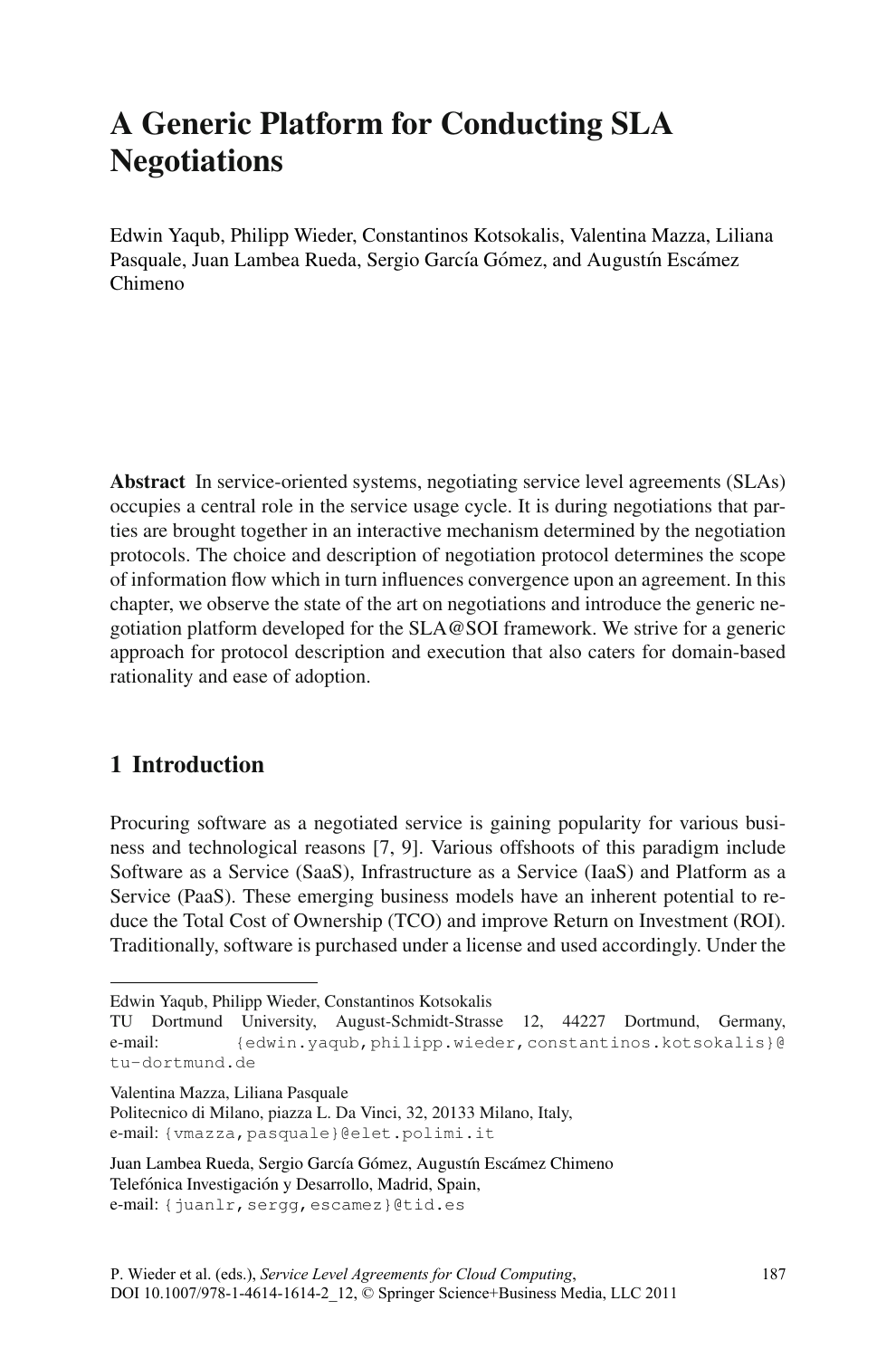new "aaS" models, the user subscribes to a software [17]. This is determined by a process of negotiation expected to converge on an agreement between the service customer and the service provider. During negotiation, the software is tailored to a consumer's needs and provider's capabilities.

Hence, the "as a service" paradigm injects flexibility to the notion of software usage. In an open market, as envisaged by service-oriented computing, this flexibility becomes a necessity, as usage aspects like cost and quality cannot be fixed beforehand; rather, they depend on the current situation of supply and demand in the market [12]. Analogies to the stock exchange market are often made to explain this paradigm.

Negotiating parties are brought together through negotiation protocols, which determine the rules of engagement. Various styles have been observed, varying from simple take-it-or-leave-it to multi-round negotiations and even more complex auction-like interactions. These have been studied extensively in the literature under the context of automated negotiations, as we present in Section 2.

A negotiation protocol determines the cardinality of parties involved, their roles, the visibility of the offers exchanged, session management, bounds for negotiation rounds, and so on. Usually, a dedicated software machinery is required to execute negotiation protocols, so that the negotiating agent may perform its domainspecific functionality either as a client or provider of the service under negotiation. In SLA@SOI, this software machinery is developed as a generic negotiation platform. The platform is designed to abstract from the lower-level functionality, which tends to get domain-specific, by allowing a loose coupling with the planning and optimisation component (see Chapter 'GSLAM – The Anatomy of the Generic SLA Manager'), such that a strategy is used to evaluate each proposal to maximise a utility function.

To enter the market, providers often advertise their services using publishing templates. Templates express the functional and non-functional properties of a service, along with the necessary constraints to tailor it as a concrete offer. A single service may be advertised through multiple templates. Customers shortlist providers based on templates of interest and use template(s) to initiate a particular negotiation. Template-based negotiations have been implemented by the Web Service Agreement (WSAG) framework (lately as Web Service Agreement Negotiations) [1, 20] and IBM's WSLA framework [10]. The SLA@SOI framework has also adopted template-based negotiations. Using these templates, offers and counter-offers are exchanged between the negotiating parties in a sequence determined by the negotiation protocol. In the best case, an agreement is reached and documented as a Service Level Agreement (SLA). The provider provisions the agreed upon resources and the customer starts to use the service from the time SLA comes into effect. The customer abides by the agreed usage levels and the provider maintains the agreed quality of service levels. In case of violations, penalties are enforced. An SLA may be need to be renegotiated if customers experience a change in service's demand, or the provider needs to readjust its resources.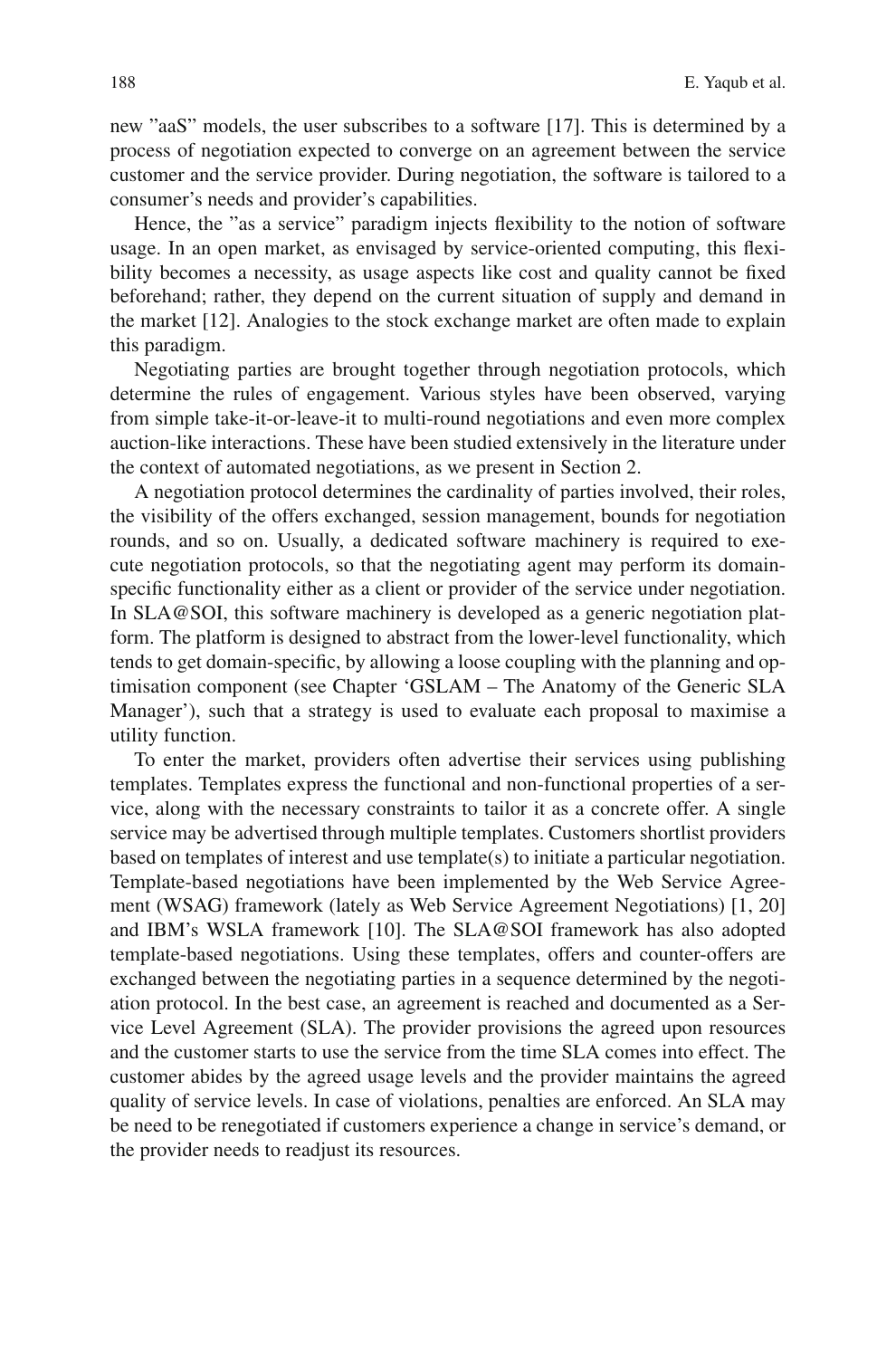## 2 State of the Art

Negotiation has gained a lot of interest in research. Various concepts from economics, artificial intelligence and game theory have been combined to address negotiation-related concerns through interdisciplinary approaches.

On theoretic lines, one of the first formal analyses of the negotiation process was carried out by John Nash [11] in his work on one-to-one bargaining and later on non-cooperative games. This popularised game theory, and later led to its inception in computer science, especially among distributed intelligent agents [26]. Several phenomena have been analysed when agents negotiate pursuing individual strategies. Some of these are summarised here:

- Pareto efficiency: If no agreement improving the utility of one of the negotiating parties can be found, the negotiation is considered to be Pareto efficient.
- Stability (Nash equilibrium): Two strategies are said to be in Nash equilibrium if they are the best for each of the parties involved in the negotiation. There might be multiple equilibria or none at all.
- Cooperative/non-cooperative: If the aim of a certain negotiation is to maximise the utility functions of each of the partners involved in the negotiation, the negotiation is said to be cooperative. On the other hand, when parties only take care of their own interests, the negotiation is non-cooperative.

Several frameworks and Negotiation Support Systems (NSS) have been proposed in the literature. OPELIX [16] is a European project that permits a customer and a provider to have fully automated bilateral negotiations. The OPELIX architecture implements all the fundamental phases of a business transaction: product offers and discovery, a negotiation process, payment activities, and the delivery of the product to the customer. However it does not support sophisticated negotiation protocols, rather it is restricted to bilateral negotiations.

Inspire [15], Aspire [14] and e-Agora [6] are related projects developed by Concordia University (Montreal) in conjunction with Carleton University (Ottawa). Inspire [15] supports human operators in managing bilateral negotiations, managing offers and counter-offers made by the participants. Functions guiding the decision of each participant are kept confidential.

Aspire [14] improves upon Inspire by providing negotiation support through intelligent agents that make suggestions to users regarding what operations to perform. Note that agents do not completely automate the negotiation process, but only provide support in taking decisions; they are completely aware of the status of the negotiation sessions, and implement a specific negotiation strategy defined in terms of weights on negotiation variables and objective functions.

The e-Agora [6] project provides a complex marketplace in which users interact through autonomous intelligent agents. The system provides a process model and a set of supported protocols. The process is defined as a series of activities and phases; protocols are defined by means of rules and restrictions on negotiation activities.

Kasbah [2] allows potential buyers and sellers to create their own agents, assign them some strategic directions, and send them to a centralised marketplace for ne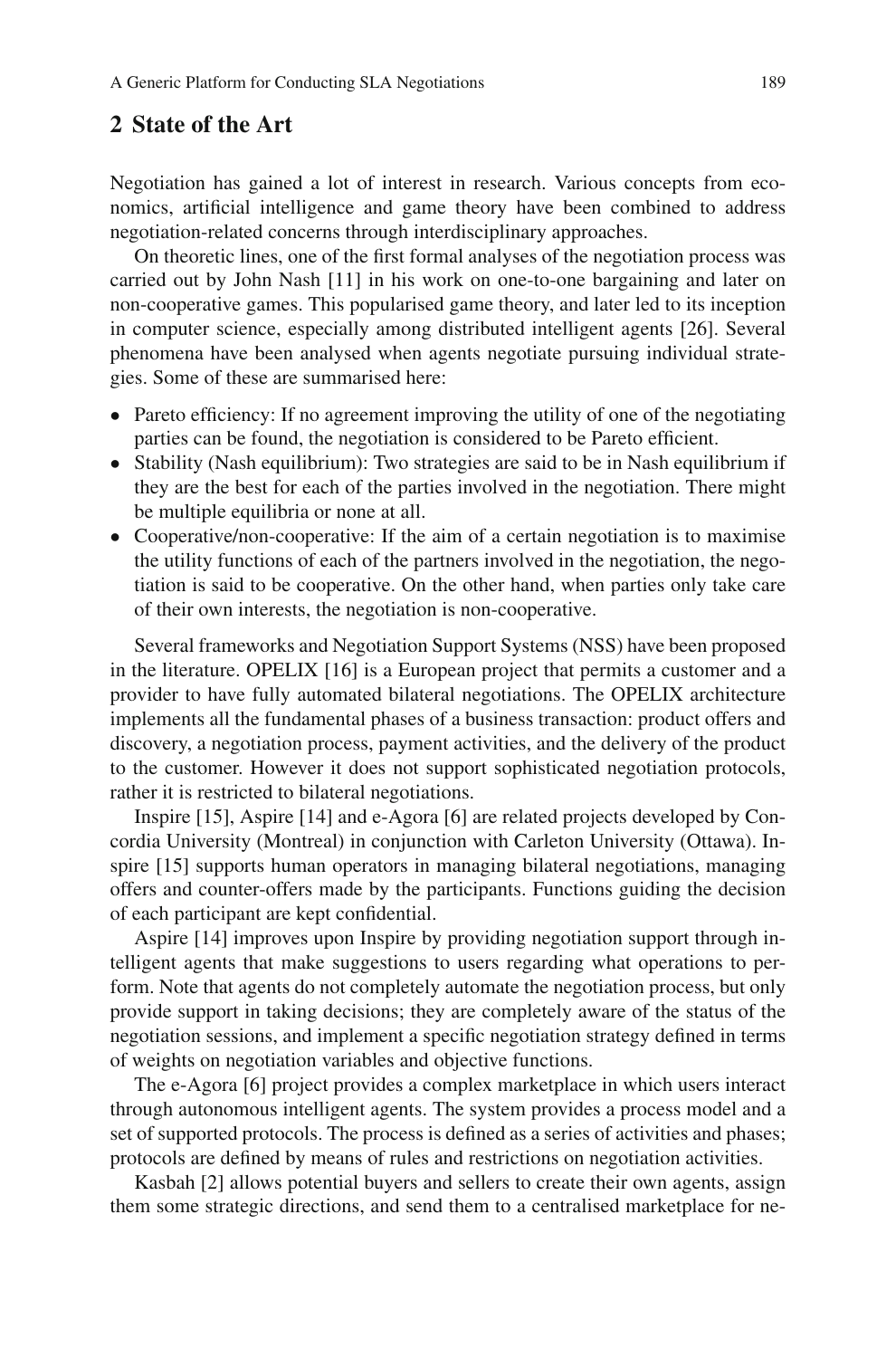gotiations. Support is limited to bilateral negotiations. The only valid action in the distributive negotiation protocol is for buying agents to offer a bid to sellers. Selling agents respond with a binding "yes" or "no". Given this protocol, Kasbah provides buyers with several negotiation strategies that determine the function for increasing bids for a product over time.

AuctionBot [21] offers a versatile online auction server. Software agents are provided that conduct auctions on the basis of particular parameters: participation (i.e., number of participants), discrete goods (bids are allowed only for integer quantities) and bidding rules that determine acceptability and improvement of offers and closing conditions.

ASAPM [18] is multi-agent system that allows automated negotiations using the FIPA Iterated Contract Net Protocol (ICNP). Agents negotiate over quality of service (QoS) terms and the ICNP accommodates this by allowing multiple rounds of negotiation.

BREin [13] provides a broker-based framework for conducting SLA negotiations. A multi-tier negotiation protocol is used that is based on the FIPA Contract Net Protocol. The protocol scope is extended to allow for negotiation interactions among different service chains.

CAAT [19] is another framework that can be used to design multi-agent systems for automatic bilateral and trilateral negotiations. The negotiation protocol allows valid sequences of interactions using messages built upon the FIPA Agent Communication Language (ACL). An ontology defining communication semantics is developed and used in messages to convey a certain action.

The approaches presented above make interesting advances towards automated negotiation, yet they are not flexible enough to design custom interaction behaviours or to easily customise negotiations for individual application domains.

To this end, SECSE [8] provides a flexible infrastructure that can be tailored in terms of multiplicity, workflow, protocol and decision model to fit a specific application domain. The architecture of the negotiation framework is composed of a marketplace that harbours multiple agents. Each agent is associated with a specific negotiating participant and a negotiator component. Negotiators interface human participants with the negotiation framework through GUIs that allow them to place offers and counter-offers. Additionally, a built-in decision model or user-defined decision model can be encapsulated to execute automatic negotiations. SECSE supports hybrid negotiations, where some participants are automated agents while others are human beings. A participant may exploit a negotiation coordinator, which is responsible for coordinating the actions taken by its various negotiators. The marketplace acts as an intermediary in all interactions between the participants, providing validity checks for the offers exchanged. These checks are based on the structure and current state of the negotiation workflow. To make the search for agreements more efficient, the marketplace provides a mediator component, which guides the generation of offers towards a convergence of the individual objectives. This, however, requires that participants share their objectives with the mediator. The negotiation framework allows designers to define their negotiation workflow as a state chart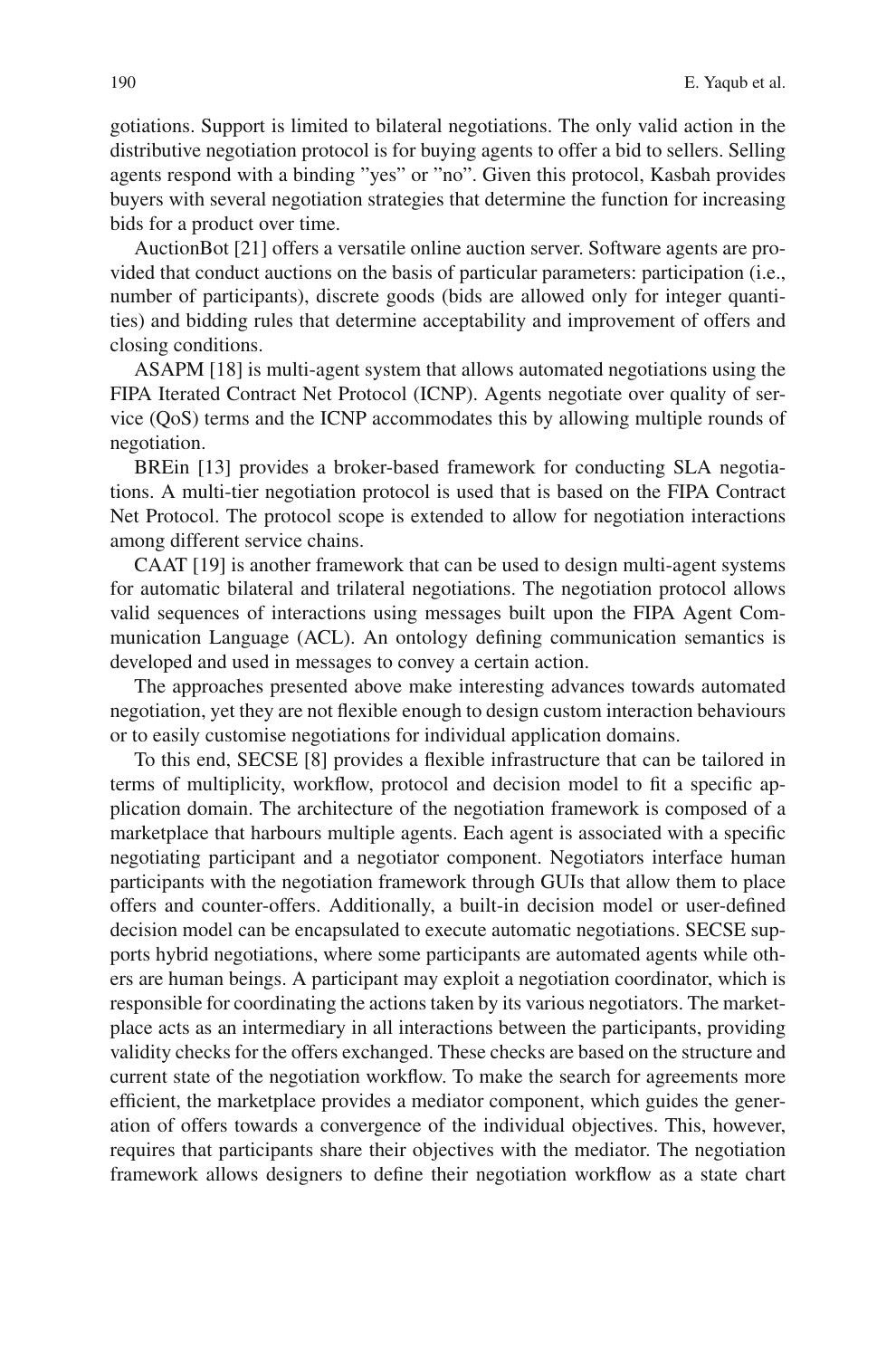using ArgoUML, and their negotiation protocol as a set of rules in the JBoss rule syntax.

WSAG [1] is a standardising effort from the Open Grid Forum (OGF) delivers a specification for web-service-based agreements. A language is developed that can be used to specify an agreement template and standard operations for managing the life cycle of the service. In addition, it provides a negotiation protocol that allows for take-it-or-leave-it styled bilateral negotiations. More recently, work on Web Service Agreement Negotiation (WSAG-N) [20] has addressed broadening its scope to specify custom interaction behaviours and thus support a host of negotiation protocols written as per given specifications.

Analysing the architecture and design approaches proposed for the NSS, different patterns are observed: 1) broker-based architectures, where a broker component manages one-to-one negotiations on behalf of involved parties; 2) marketplacebased architectures, where the parties involved in M-to-N negotiations are managed by an intermediate marketplace (approaches 1) and 2) require negotiation participants to expose their preferences to the negotiation framework); and 3) independent agents negotiate with each other without mediation. These patterns freely compete or cooperate based on individual rationality. From the protocol description perspective, we observe rule-based approaches where business rules regulate the negotiation process, use of ontologies and schemas represent message content and semantics, and negotiation protocols have parameter-based configurations.

#### 3 Protocol Engine

In SLA@SOI, agents modelled as SLA managers (see also Chapter 'GSLAM – The Anatomy of the Generic SLA Manager') conduct automated negotiations using a generic platform called the Protocol Engine. The Protocol Engine is an integral component of the Generic SLA Manager and is therefore available to all concrete implementations of GSLAM. The Protocol Engine establishes communication between negotiating parties by using a negotiation protocol. The negotiation protocol in this text does not refer to a low-level communication protocol like TCP or routing protocols like IP. In fact, it refers to a higher-level interaction mechanism that is employed by the negotiating parties under a unique context. This context is called the negotiation session and is managed by the Protocol Engine at each negotiating end. In SLA@SOI, a flexible approach to encoding negotiation protocols has been developed. The basic idea circulates around modelling interaction behaviour as a state machine. This approach is further discussed in Section 4. In addition to interaction behaviours, the negotiation protocols may consider domain-sensitive content that may affect negotiations, keeping in sight past negotiation experience and current business policy. The Protocol Engine, however, is designed to operate at a higher level of abstraction than the negotiation protocols, and is therefore able to execute them without tight coupling to the domain or universe of discourse served by its SLA manager. Domain agnosticity of the Protocol Engine, combined with domain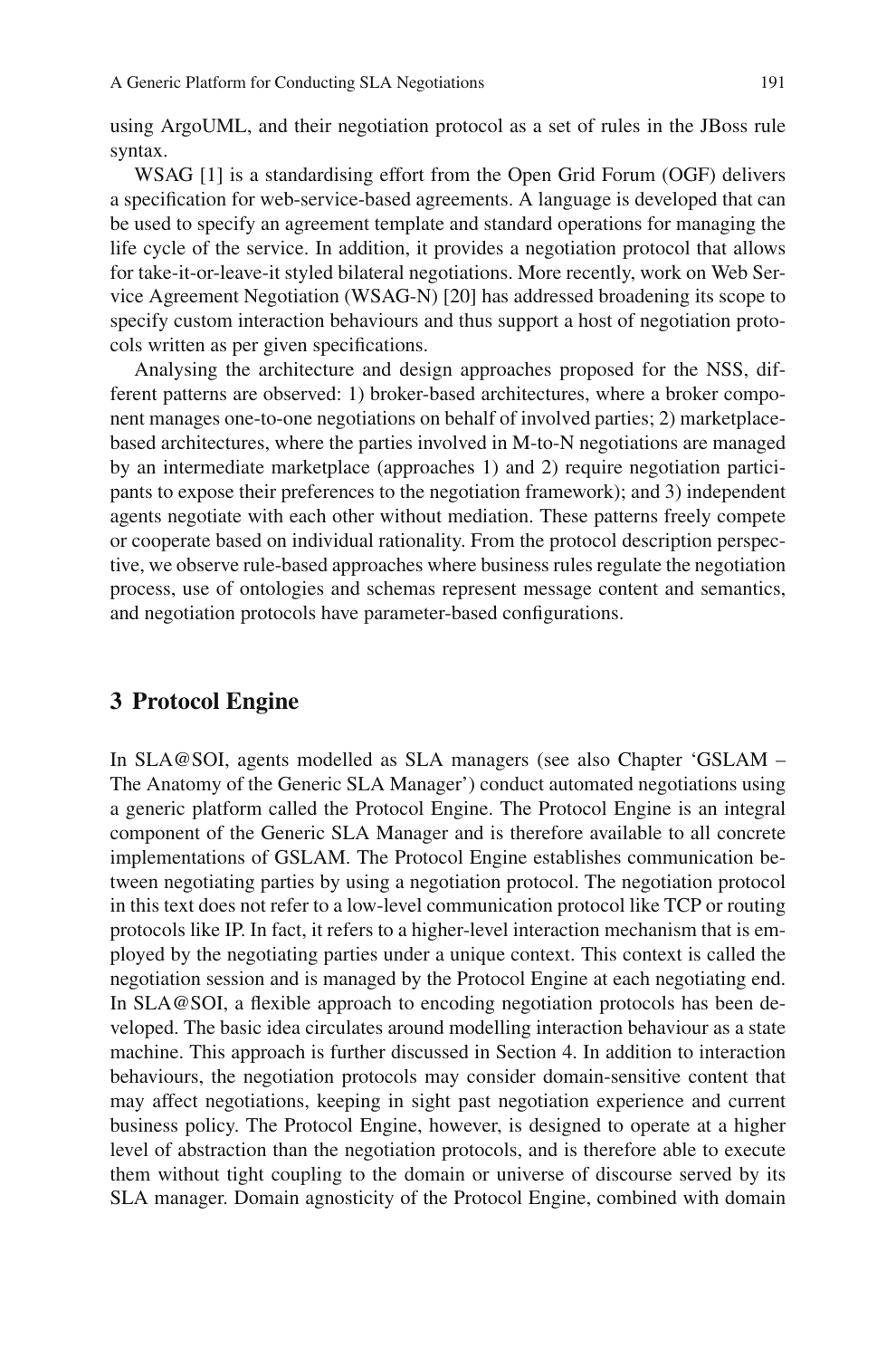sensitivity of the negotiation protocols, allow SLA@SOI to achieve a generic mechanism for conducting automatic negotiations among various SLA managers.

## *3.1 Design*

The functionality provided by the Protocol Engine is broken up into three tiers, as shown in Figure 1.



Fig. 1 Tiers of the Protocol Engine

- Message management: This tier acts as the Protocol Engine's facade to the outside world. All negotiation requests and responses are handled here by a singleton message handler component. The message handler implements an INegotiation interface, as seen in Figure 2, which provides all operations needed to conduct negotiations. This interface is exposed as a web-service for remote access. A client program offered by the SyntaxConvertor component (as described in Chapter 'GSLAM – The Anatomy of the Generic SLA Manager') of the GSLAM is used to invoke operations of the web-service. The message handler passes incoming requests to the negotiation management tier. Additionally, it posts requests from the negotiation management tier to the negotiating parties, as in the case of the *initiateNegotiation* and *negotiate* operations.
- Negotiation management: This tier allocates a negotiation manager for each negotiation. The negotiation manager maintains the negotiation session identifiable by a unique identifier. This identifier is used by the negotiating parties in subsequent operations. The session is initialised using two artifacts: a) the negotiation protocol and b) the template(s) of the service under negotiation. The session also stores information such as the involved parties, offers received, counter-offers sent, reasons for cancellation or termination of SLAs (when applicable) and protocol parameters. This tier further collaborates with the state management tier to ensure that the protocol rules are abided by before control is handed over to the planning and optimisation (POC) component (see Chapter 'GSLAM – The Anatomy of the Generic SLA Manager').
- State management: This tier implements a state engine that maintains the states of the negotiation based on the execution of the state machine as defined in the negotiation protocol. In SLA@SOI, the protocol is encoded using rules. The state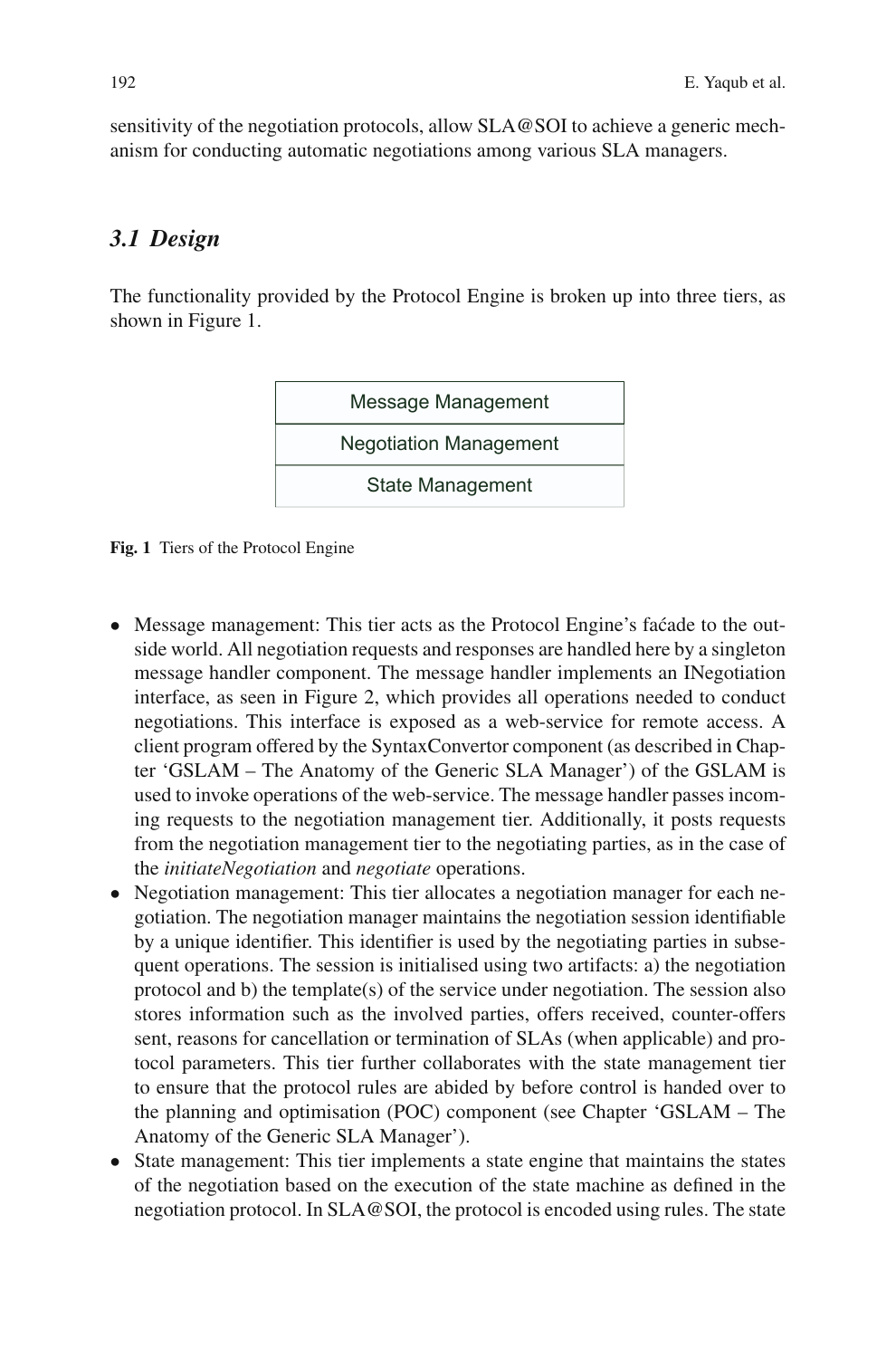management tier therefore acts as a wrapper over a rule engine. It implements a feedback control loop by passing events to the rule engine corresponding to the invoked operations, and receiving the processed results. Inside the state engine, protocol-specific events are converted to rule-engine-specific commands and *vice versa*.

Figure 2 shows an architectural view of the Protocol Engine.



Fig. 2 Architecture of the Protocol Engine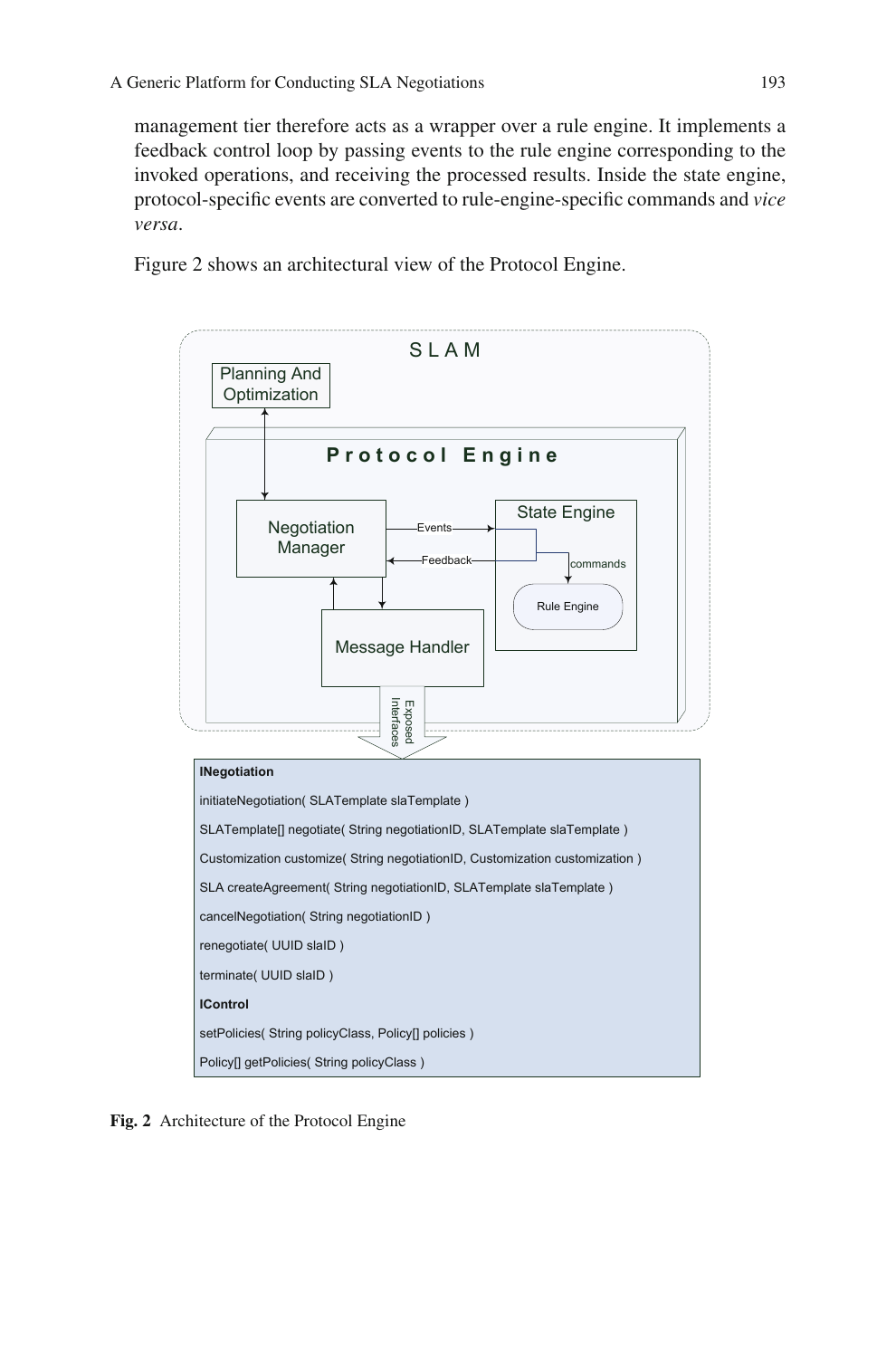#### 4 Protocol Description

Negotiation protocols have been widely studied in the literature. Before we present the objectives set for our work, and the resulting approach we developed, it is worthwhile to have a walk through the closely related work.

## *4.1 Related Work*

Negotiations are best described as a process with multiple aspects. Negotiation protocol determines how negotiating parties are brought together and the interaction behaviour that follows (e.g., which sequence of messaging is allowed and how the negotiation is concluded or terminated). As seen in Section 2, most NSS support restricted interaction behaviour for conducting negotiations. Further on, although not directly controlled by the protocol, the messaging mechanism (synchronous or asynchronous) upon which an interaction mechanism is based is also an important factor for agents. In attempts to support a host of protocols as required, research efforts have been made to generalise these mechanisms and related characteristics to abstract from any single protocol. It is in this context that we observe a trend towards employing rule-based approaches to capture protocol semantics that are understood unambiguously by the negotiating agents. Despite this commonality, each solution differs in its scope, objectives and design approach.

In [22], negotiation rules are studied under the context of auctions. Three activities are extracted as applicable to all auction protocols: handling of requests, computing exchanges, and sharing of intermediate information helpful to reach a conclusion. The activities are complemented with a set of standard parameterised rules that impose restrictions: rules related to bids, computing exchange (counter-offers), and the visibility of bids among participants, for example. Although acknowledged, the structuring of these activities and rules to model a custom interaction behaviour is left to the protocol designer. On somewhat similar lines, Jennings et al. [3] have developed a negotiation framework that can be used to model a variety of negotiations. They provide a taxonomy of predefined rules and a simple interaction protocol that uses these rules to realise a certain negotiation mechanism based on an asynchronous mode of communication as specified by FIPA ACL messaging. In addition, an OWL-Lite-based ontology language has been developed to represent service templates and offers. Both [22] and [3] target price-centric negotiations that try to build upon well-engineered rule sets. Although befitting controlled traditional auction settings, these approaches become restrictive when it comes to SLA negotiations taking place in open world service-oriented markets.

SLA negotiations are usually based on service templates that the service providers make publicly available for negotiation. The templates contain a set of properties, with price being just one of them. Most of these properties concern the quality of service (QoS) that the customer and the provider negotiate to agree upon. Each QoS property contains a set or range of values that the customer may choose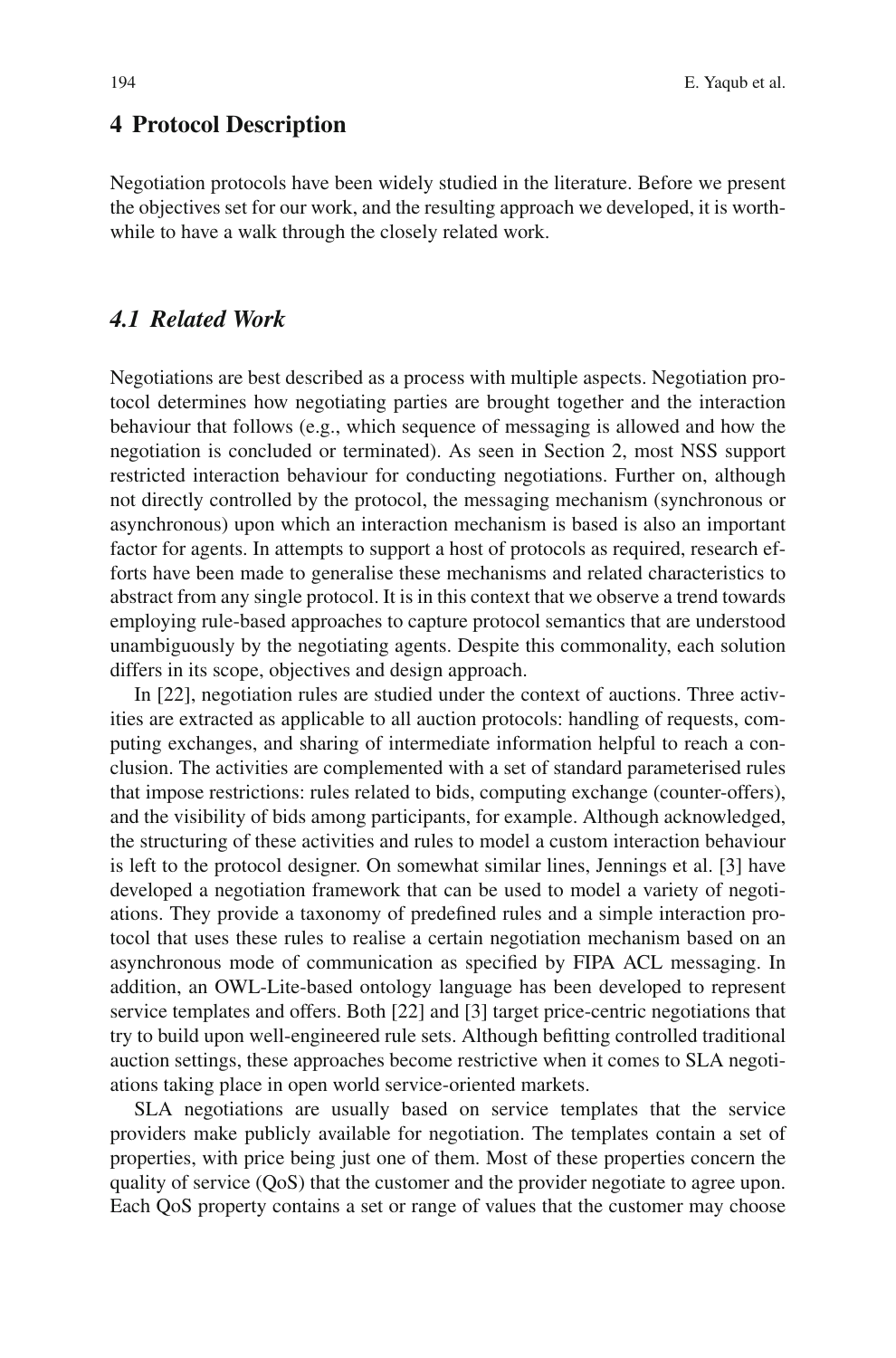from. This is a fundamental shift from a single attribute price-centric model towards a multi-attribute model. Needless to say, a single template may also be used to conduct multi-unit negotiations, which usually require special considerations as in multi-commodity auctions. The problem is further complicated by the fact that in service-oriented markets, most agents are self-interested and would not like to share information related to their business objectives or utility-maximising functions. This introduces challenges for the above-mentioned approaches, which for instance try to deliver a standard rule for judging improvement in offers received in subsequent negotiation rounds. Among self-interested agents conducting SLA negotiations, complicated correlations among the negotiable properties are kept private.

A generic approach for conducting SLA negotiations therefore requires more flexibility and loose coupling between the domain-specific and generic aspects. An attempt to draw this fine line has been made in [25], where a set of generally applicable negotiation parameters have been identified and implemented as an XML language. A meta-negotiation phase allows the negotiating agents to fix the values of the negotiating parameters that serve as a concrete negotiation protocol. Some parameters include party roles, permissions, cardinality, admission credentials, starting and termination criteria. Rule-based restrictions can be appended to parameters in external rule languages without limiting choice. In addition to multilateral negotiations, bilateral negotiations are also given due consideration. The language inherits its service description and guarantee term constructs from WS-Agreement.

#### *4.2 Design*

In the SLA@SOI project, a broadly scoped meta-model called SLA\* has been developed to describe a service template that includes negotiable QoS properties, provider information and more<sup>1</sup>. Negotiations take the service template into account. This serves to clearly differentiate the subject of negotiation (i.e., the QoS terms of the service) from the aspects that govern the negotiation process. In this section, we present our methodology in representing the negotiation process. We abstract this process as a set of phases that can be structured together as a general purpose state machine (GPSM). This representation is highly generic and is termed a generic protocol that basically serves to develop an interaction behaviour. We further employ a customisable parameter-oriented approach to transform the generic protocol into a concrete negotiation protocol that would govern negotiation behaviour. In the following section, we first describe the GPSM and how the approach is modeled, making it easy to plug protocols into our execution platform: the Protocol Engine. Although not related to the field of negotiation, we do draw some design principles from past experience in encoding and executing medical protocols intended for the personal health records domain [28].

<sup>&</sup>lt;sup>1</sup> The model is described in full detail in Chapter 'The SLA Model'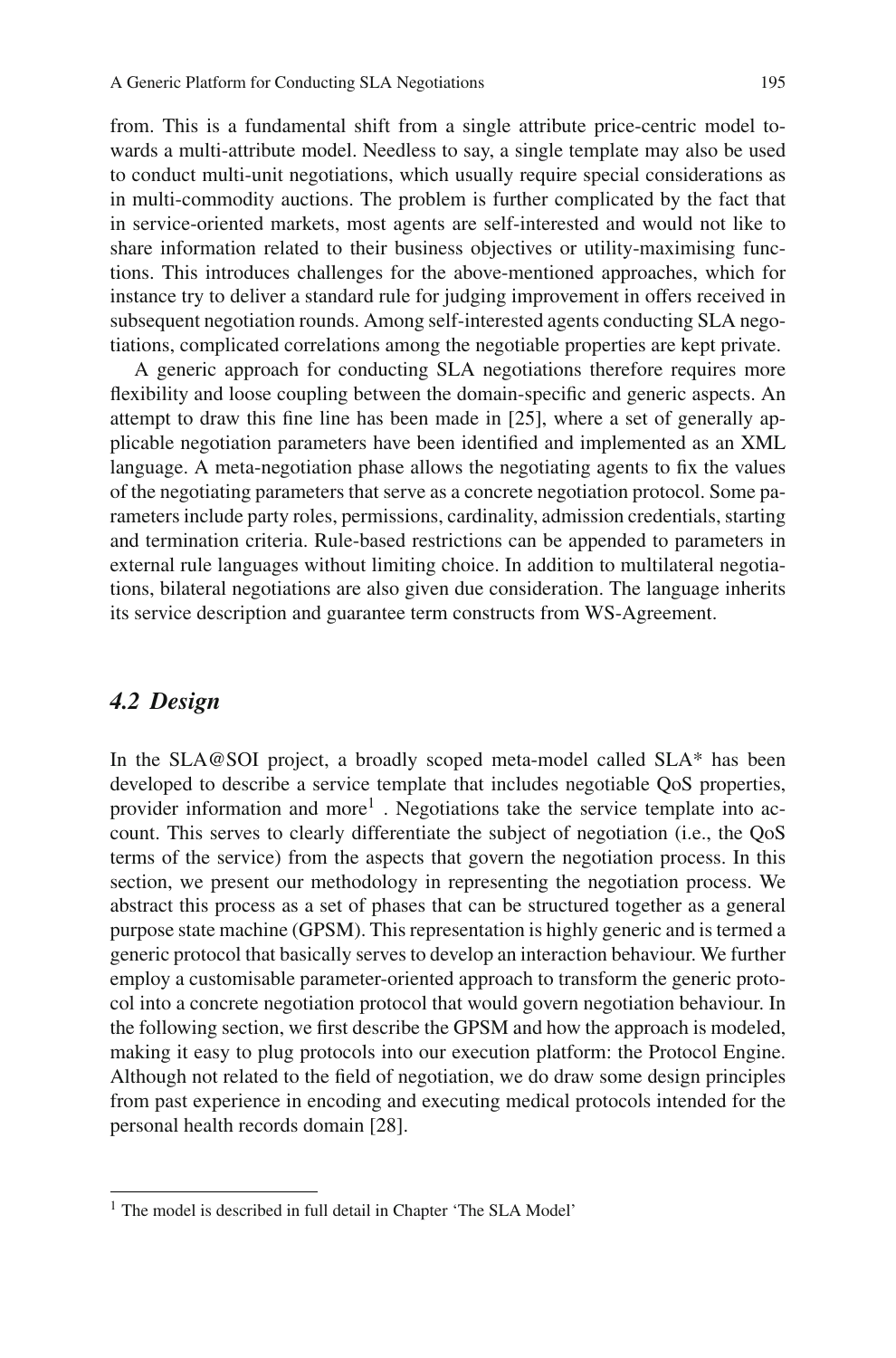We adopted event-driven design in liaison with modestly engineered rules to reach our technical objective: specialisation of generic negotiation protocols still able to be executed in a standard manner. The generic negotiation protocol is structured as a GPSM that abstracts upon different phases of negotiation, as shown in Figure 3. The generic protocol provides a reference interaction behaviour; however, the approach does not restrict the protocol designer to a given state set, or to any particular structure, thereby allowing the design of custom interactions. The GPSM comprises five states: initialise, customise, negotiate, decide and end. At any point in time, the negotiation process resides in a single state. Each state determines what operations are allowed or disallowed by entertaining the trigger events in a certain manner. This also determines the next state to which the machine will transit. The protocol is encoded using rules that are divided into two categories: The first category comprises *generic rules* that encode the state machine; a reference rule set is provided for GPSM. The second category comprises *domain-sensitive rules* that take into account an agent's local considerations when conducting the negotiation. Before addressing the encoding details for the rules, we briefly describe the semantics of the five GPSM states.



Fig. 3 A General Purpose State Machine

- *initialise*: This state represents establishment of a negotiation session between negotiating parties. A unique identifier is assigned and used by involved participants for conducting subsequent operations. This state is mandatory and is influenced by the arrival of an initialisation event.
- *customise*: This optional—but important—state follows the initialise state and constitutes a customisation mechanism where negotiating parties attempt to customise generic protocol parameters. An output is a concrete protocol for governing subsequent behaviour. This state is influenced by the arrival of a customise event. More details on the customisation mechanism are provided in Section 5.
- *negotiate*: In this state, parties negotiate with each other by submitting offers and counter-offers to reach an agreement (SLA). Usually multiple rounds would be required to conclude this state. This state is influenced by proposal-related events.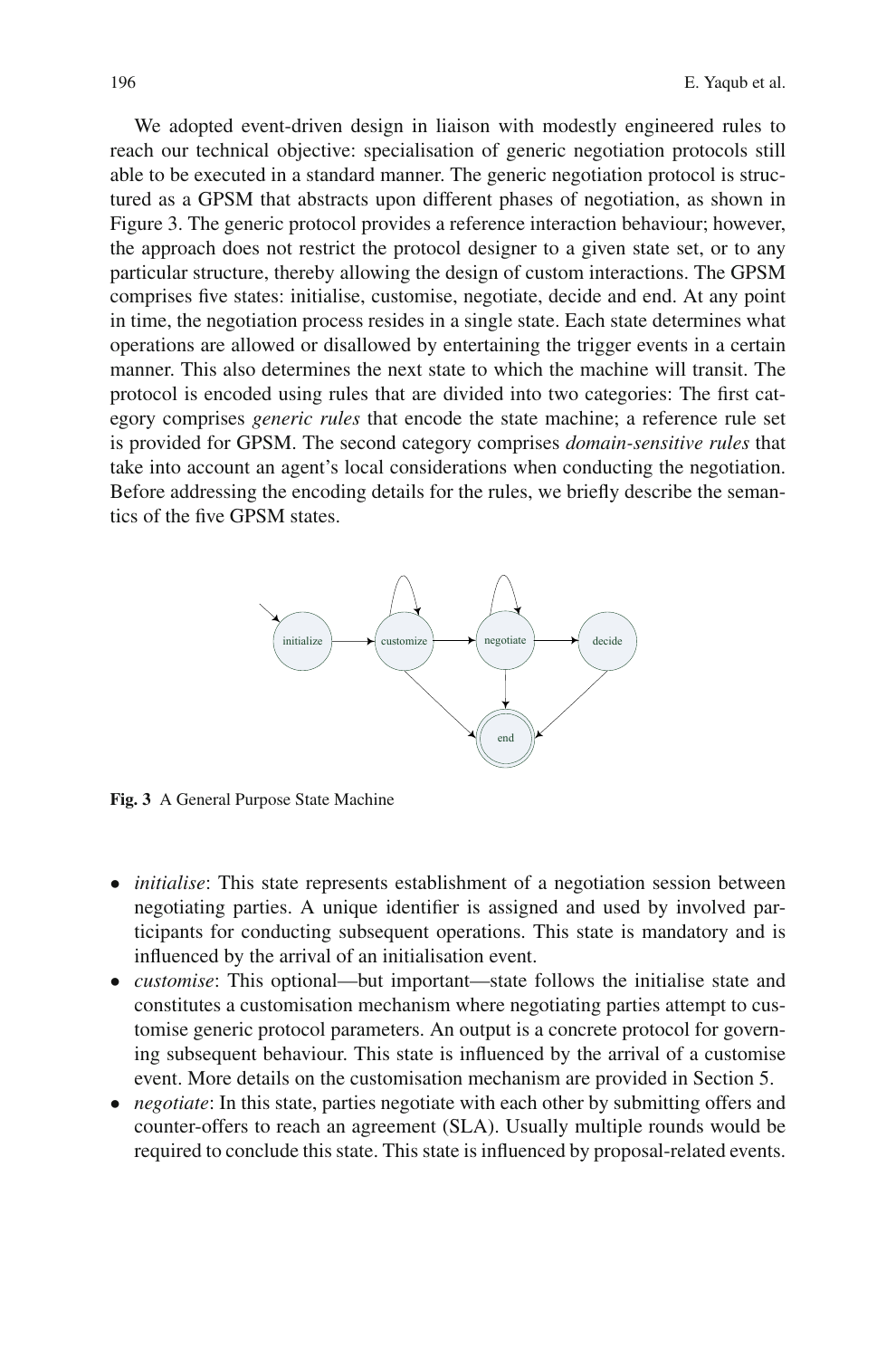- *decide*: This state determines if negotiation can be gracefully concluded. It is reached if an agreement creation is requested, negotiation rounds are consumed, or a timeout occurs. Several events may trigger this state.
- *end*: This state marks the end of negotiation, which could possibly result in the creation of an SLA.

A lightweight data model has been developed that provides classes for concepts like events, protocol parameters, negotiation sessions, and states. Generic categories of rules employ states to encode the state design pattern. A rule represents preconditions specified in the IF part, that when met execute the post-conditions specified in the THEN part. Rule qualification is driven by arrival or departure of events; therefore rules are coupled with events to regulate success or failure scenarios. In the case of the latter, appropriate exceptions are generated with a specialised message as provided in the rule. A taxonomy of events has been realised as a result. Following this simple rule-encoding scheme allows a loose coupling with the Protocol Engine component that is responsible for generating, passing and receiving processed events from the rule engine that executes the negotiation protocol. Keeping behavioural logic in rules inherits additive benefits of the rule-based approach: for instance, the protocol remains maintainable over time, as it is humanly readable and machine executable. Further, rules can be externally configured without requiring code recompilation or deployment. Two reference rules representing a success and failure scenario are shown in Figure 4.

Negotiation protocols are divided into two basic categories: bilateral and multilateral negotiations. For proper demarcation, these are kept under distinct negotiation interfaces and are to be provided over different ports. The interfaces provide actual operations that the client programs may use to conduct negotiations. Our protocol description approach proves beneficial when negotiation interfaces are conjoined with behaviour-regulating rules while maintaining a plethora of information in the session associated to the ongoing negotiation.

Session management is important for the seamless functioning of other components involved in performing negotiation. In this regard, the planning and optimisation component (POC) plays a special role. It acts as the local executive controller of the SLA manager. The POC implements domain- and use-case-specific strategies that drive negotiation from the back seat. A strategy implements some decisionmaking logic to process an incoming offer and generate counter-offer(s) by considering the current state of available resources as well as business objectives. Further on, the POC resolves service dependencies (if any) and decides when to outsource incoming requests to third parties by conducting nested negotiations. For reasons of convergence, POCs benefit from information available in the negotiation session by analysing the offers exchanged with the negotiating party and its profile (Section 5.1). This analysis provides a possibility of cooperation even among selfinterested agents by understanding their partner's sphere of interest. In Section 5.2, we outline how an optional critique may be provided by the POC to encourage a negotiating partner to move future offers in a particular direction of interest, or to pull him to a middle ground.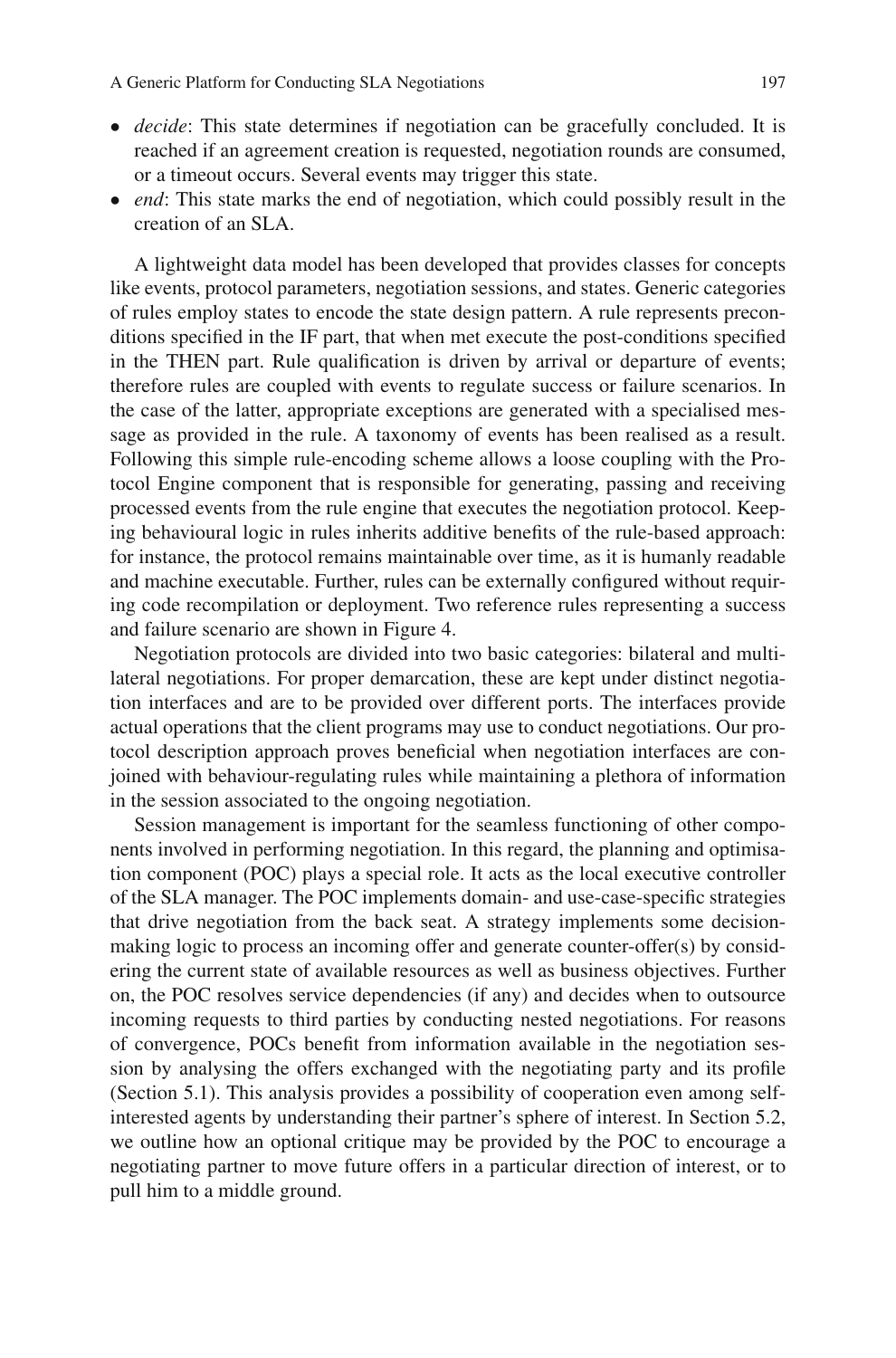```
A rule demonstrating a success scenario
```

```
IF
 { currentState : State(name == NEGOTIATE && status == RUNNING 
    && currentRound <= ProtocolParameters.negotiationRounds) } 
 AND 
 { allowedEvent : Event(name == PROPOSAL_ARRIVED) }
THEN
 { currentState.incrementNegotiationRounds(1) } 
 AND 
 { update(currentState) } 
 AND
 { allowedEvent.setProcessedSuccessfully(true) }
```
A rule demonstrating a failure scenario

```
IF
 { currentState : State(name == NEGOTIATE && currentRound > 
    ProtocolParameters.negotiationRounds) } 
 AND 
 { disallowedEvent : Event(name == PROPOSAL_ARRIVED) }
THEN
 { retract(currentState) } 
 AND
 { insert (new State(StateName.DECIDE && status = RUNNING)) } 
 AND
  { disallowedEvent.setProcessedSuccessfully(false) } 
 AND
 { disallowedEvent.setProcessingAfterMath(MAX_ROUNDS_VIOLATED) }
```
Fig. 4 Reference rules

The justification for separating strategic behaviour from the negotiation protocol is made on two levels: Firstly, strategies tend to get domain-specific, and secondly, they have high computational intensity (as in case of composite services that perform QoS-aware service composition, a known NP-Hard problem [4, 5]). These are therefore best served as black box implementations clearly separated from the generic aspects of conducting negotiations. For these reasons, the protocol rules are intentionally spared from implementing strategic behaviour: a functionality delegated to the POC during negotiations (Figure 2).

## *4.3 Bilateral Negotiations*

One of the most widely occurring forms of negotiation among independent agents is bilateral negotiation. As bilateral negotiation serves most of the use cases considered in the SLA@SOI project, we have early adoption results for the same. In a bilateral negotiation, a customer negotiates directly with a provider. If the provider has further dependencies, nested or sub-negotiations are possible in a similar fashion. A somewhat advanced scenario would involve a customer negotiating over a product offered by a certain enterprise: The on-line business unit of this enterprise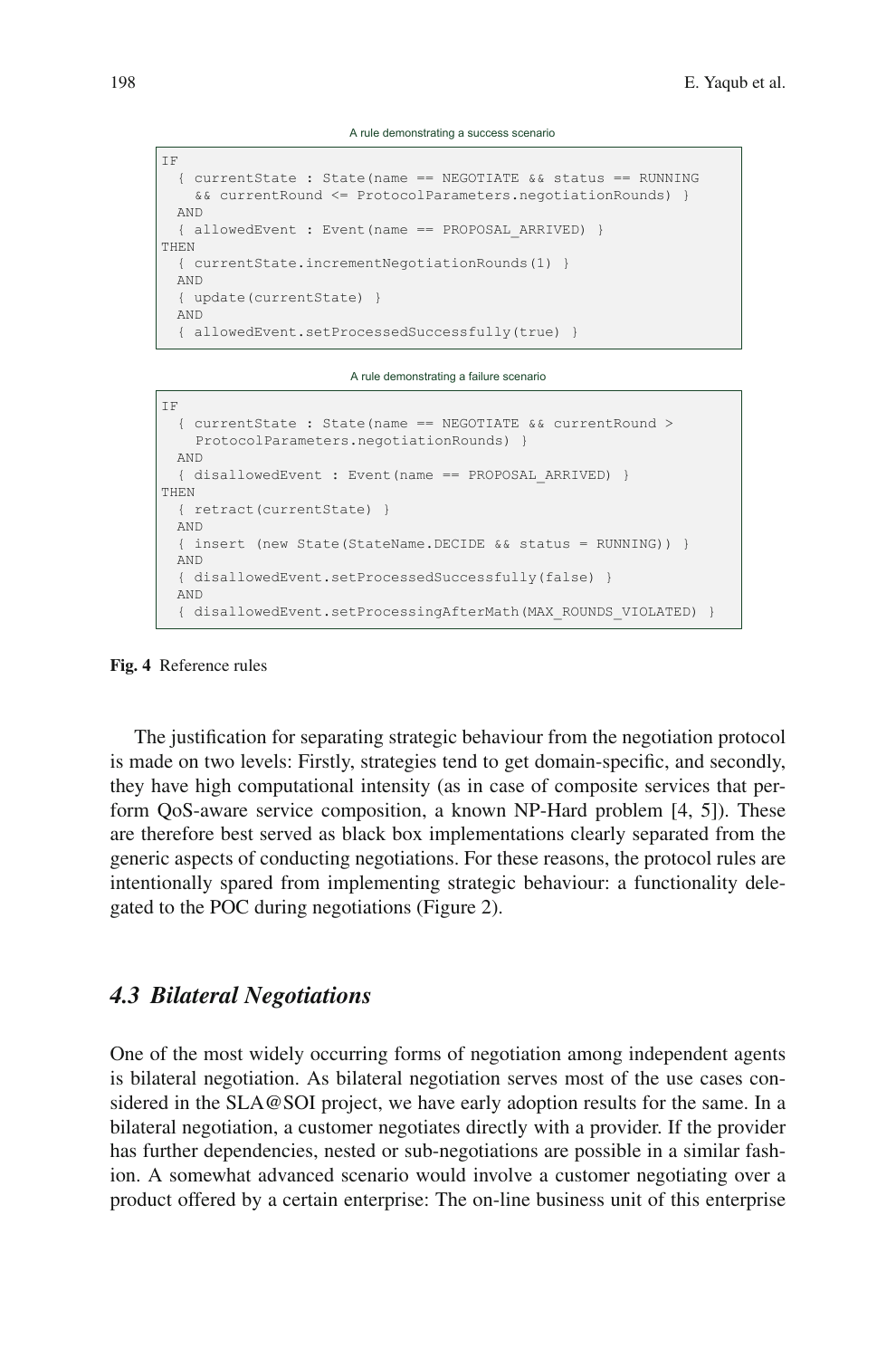is represented by an instance of SLAM called BSLAM. The BSLAM could depend upon external software services, offered by an agent called the Software-SLAM or SWSLAM. The SWSLAM in turn must deploy and instantiate its software services over an infrastructure capable of delivering a guaranteed QoS as required by the BSLAM. For this, the SWSLAM needs to negotiate with an infrastructure service provider, represented by its agent, called INSLAM. This scenario helps expand the negotiation scope over multiple providers and exposes a possible chain of dependencies to be resolved through negotiations. This depiction realistically sketches how SLA negotiations would be employed in service-oriented markets. Interestingly, each stage in this potentially long hierarchy of negotiations can negotiate successfully with the next agent in line in a bilateral manner, by customising the negotiation protocol with parameter values considered realistic.

Request multiplicity is taken care of by conducting multiple bilateral negotiations in parallel. The responsibility of having a unified view of currently available resources at any time considering ongoing tentative reservations is kept internal to POC. A simplified interaction is illustrated in Figure 5. Here, a customer initiates negotiation with a provider and receives a negotiation identifier. This is used in subsequent steps, first to customise the protocol, and later to negotiate offers and counter-offers. Both of these may require certain iterations. At some point, the customer requests an agreement by submitting a final offer. If accepted, the provider sends back the SLA, which is then provisioned.



Fig. 5 Simplified interaction

As an extension of our work, multilateral negotiations are being considered under the context of auctions.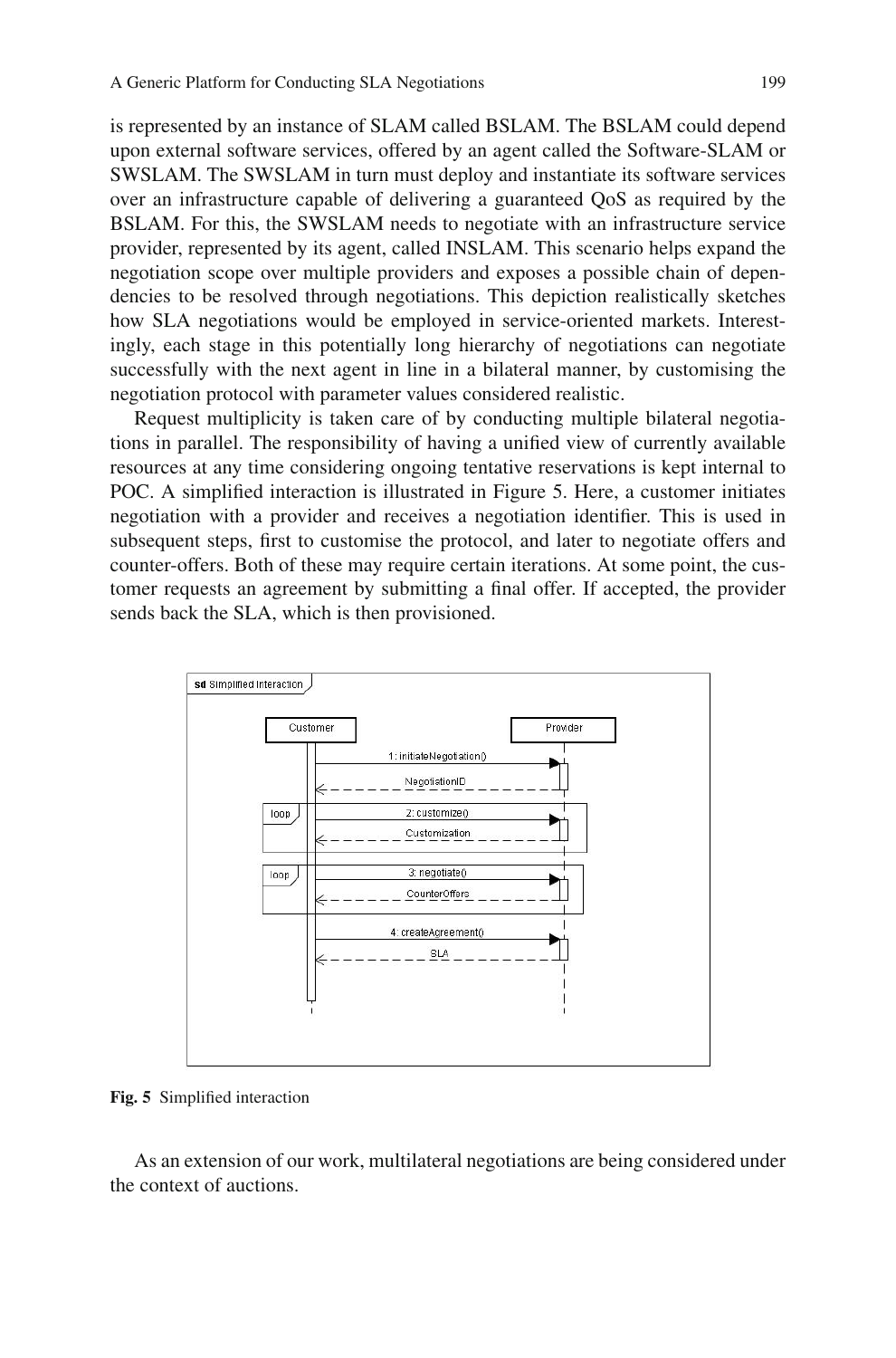### 5 Negotiation Rationality

Negotiation technologies have garnered a lot of interest in recent years, and are seen as a key coordination mechanism for the interaction of providers and consumers in electronic markets. Such technologies provide means to reduce the costs of efficiently managing resources in fast-changing service-oriented markets. Their importance surfaces especially in the case of multi-attribute SLA negotiations, where agents engage in sophisticated protocols to intelligently negotiate over complex services to achieve mutual gain.

Complex services are usually offered by composing or aggregating other services. Considering time and other restrictions imposed by the negotiation protocols, it becomes challenging to converge upon an agreement with the customer at one end and possibly multiple providers at the other end. The dependencies among providers require the establishment of a hierarchy of SLAs at negotiation time [27]. Therefore, a sound rationale for conducting negotiations is of fundamental importance. Optimal outcomes are obtained, as per cooperative game theory, by assuming maximum information on the objectives of the involved parties. In classical multi-attribute utility theory [23, 24], the proposed solution is the use of an independent mediator that both parties can trust to reveal their preferences. However, in the case of self-interested agents doing business in e-commerce settings, it is not possible to determine what mediators would be impartial or trustworthy for establishing the rationale.

Negotiation rationale determines the degree of feasibility of a negotiation. It also serves to rule out infeasible negotiations. Infeasible negotiations are negotiations that do not have a high chance of success. In the absence of a rationale, such blindly instigated negotiations would consume precious system resources at both the customer and provider end, where these resources could otherwise be utilised for productive outcomes. In SLA@SOI, we cater for individual rationality by gathering high-level information about the customer and the provider in the form of *profiles*. Domain-sensitive rules may then be added to the negotiation protocol to compute ranks for the negotiating partner, considering past experience and current business policy. The domain-sensitive rules are an optional but useful part of the protocol that may guide the negotiation process towards a faster convergence or conclusion. For reasons of domain dependency, however, these rules cannot be provided out of the box.

## *5.1 Profiles*

Keeping business and negotiation requirements in view, we have modeled profiles to contain information about these characteristics of the negotiating actors. For reasons of brevity, only summarised features can be discussed here. The idea is to crossprofile the negotiating party: that is, service customers profile the service providers and *vice versa*. Additionally, the product or service being negotiated can also be profiled by its provider. The profiles add value to the negotiation process by pro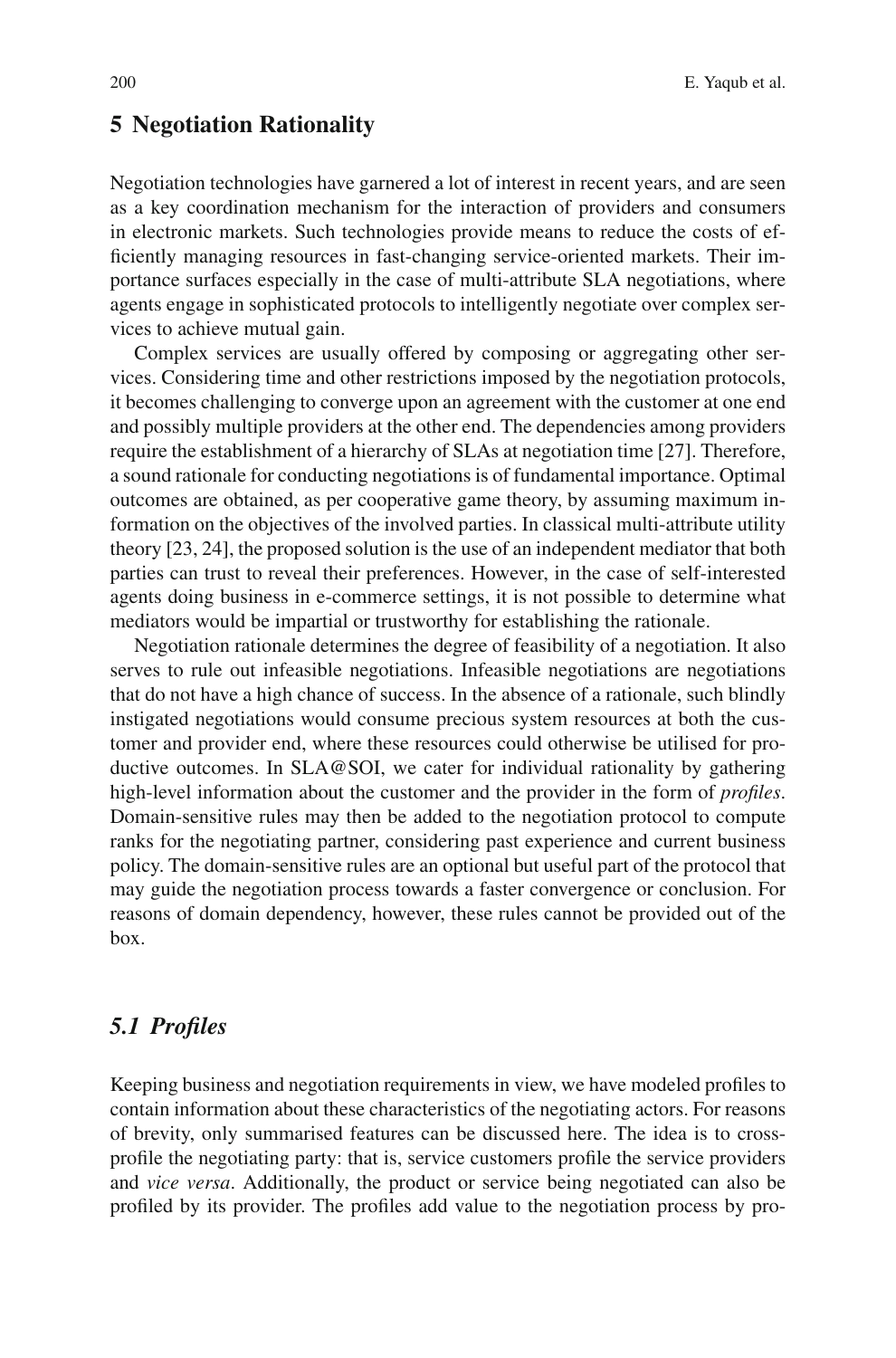viding negotiation- and business-related history that serves as an experience base. This high-level information about the customer and provider is inspired from the business perspective of negotiations. Domain-sensitive protocol rules raise the level of abstraction of this information to determine ranks that allow judging of the negotiating party upon negotiation setup time. In the following section, we expand this concept to shed light on how this high-level information forms the basis for customising the generic negotiation protocol as hinted earlier in Section 4.2.

Providers may classify customers as companies or end users who are the direct beneficiary of the negotiation. In case of former, the size of a company (characterised as a small, medium or large enterprise) along with other factors can be considered by using a rule to determine, for instance, the number of negotiation rounds one is willing to negotiate with this entity in the future. An abstract view of a customer's economic situation is also of importance for the provider. This is ascertained by assessing punctuality in payment of dues against already established SLAs, and the worth associated with the SLAs. Profiles also depict summarised penalty information that provides further insight into previously established SLAs. All these factors can be processed by a rule that assigns a rank to the customer using current business policy. Yet another rule may build upon this information to generate an acceptable value for maximum counter-offers exchangeable during negotiations, for example.

On the other side, customers are interested in conducting further negotiations with providers that have delivered a good quality of service for previously established SLAs, while avoiding providers who have not. Customers can also associate a rank with a provider, based on the worth of the SLA under negotiation, past services, and penalty satisfaction levels. Based on the ranks, strict business policies may be encoded in yet other rules that blacklist or whitelist the negotiating partner. If this criteria changes over time, only the related rules need modification, and this does not jeopardise the overall negotiation behaviour. Other elements of interest for doing business are aspects of location: These may restrict aspects of a business due to laws in the country of the negotiating partner, or disallow trade of a certain product in that country. This same information may allow higher prioritisation of another negotiating partner if, for example, the business policy is to increase clientele in a certain location for strategic reasons. Soft counter-offers may be generated by the POC after considering the ranks and other profile information at negotiation time. Hence, the profiles provide a degree of freedom for the POC to tune its algorithm such that generated offers and counter-offers are personalised for the party, but also in line with business objectives.

After considering the number of SLAs already made, providers may forecast the selling frequency of a certain product and establish business derivatives such as the minimum markup ratio/benefits (i.e., minimum sales required for the product/service to be profitable). These forecasts may also influence the degree of flexibility shown while negotiating over the said product. Additionally, profile information may serve to influence decisions regarding product retirement (i.e., terminating agreements with a partner due to bad service, defaulting on payments, or penalty situations). The latter may also be used to perform penalty-driven renegotiations.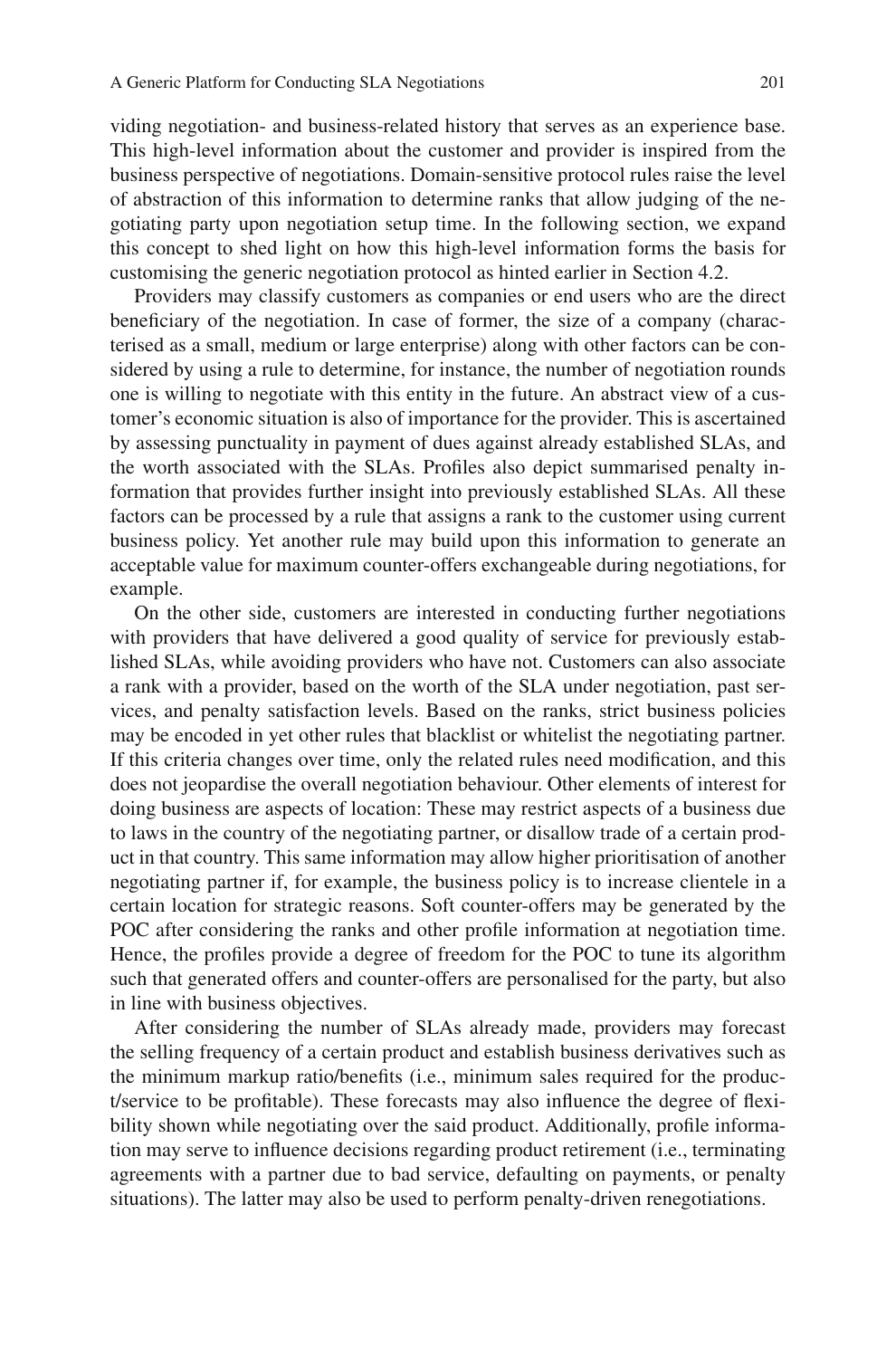Customer and provider profiles can also log vital negotiation history, including past attempts to negotiate, renegotiate, or terminate SLAs. The frequency of these attempts, along with their outcomes, can be used by a rule to assign a rank for the requested negotiation. As with the scenarios presented earlier, the negotiation rank also may influence the customisation of future negotiations. For example, if the rank is high, the customer can be considered faithful or promising, and the provider may suggest a greater number of negotiation rounds or maximum counter-offers.

#### *5.2 Protocol Customisation Mechanism*

As mentioned in Section 4.2, the customise state allows negotiating parties to mutually agree on values for any customisable protocol parameters that govern the negotiation. This is done by exchanging customisation suggestions. Domain-sensitive rules come into action and set values to these parameters by coupling profile-based ranks with business policy and customisable values suggested by negotiating partners. This forms a pre-negotiation mechanism that may span several rounds until consensus is reached. It is important that the parties share the same protocol parameters to avoid undesired anomalous behaviour in later stages, and this is achieved through the protocol customisation mechanism. If consensus is not reached, negotiation is aborted.

The customisation mechanism is an active part of ongoing work on the SLA@SOI negotiation platform. We now summarise some of these customisable protocol parameters.

- *credentials* allow parties to verify each other if such an understanding exists. This could be an individual key under Primary Key Infrastructure (PKI)-based certification environments.
- *customizationRounds* informs the negotiating partner that there will be an attempt to reach consensus on customisable parameters in a particular number of rounds, starting with two. This is a sliding value that may be extended during customisation. Nevertheless, at any point in time, each party may respect its own value and end the customisation process as dictated by its side of the customisation rules.
- *processTimeout* determines the lifetime of the negotiation process. Negotiation is considered invalid after this timeout has occurred.
- *negotiationRounds* determine the maximum allowed number of rounds for exchanging offers. If it is set to zero, negotiation will not take place.
- *maxCounterOffers* sets a cap on the number of counter-offers allowed in response to a submitted offer.
- *optionalCritiqueOnQoS* serves as a tip to the POC to optionally annotate critiques on the QoS terms of generated counter-offers. Critiques may involve keywords like INCREASE, DECREASE, CHANGE, and so on, thus helping to convey a message to the negotiator to consider submitting values for which the chances of reaching agreement is higher. In this way agents may guide or pull each other in their direction of interest.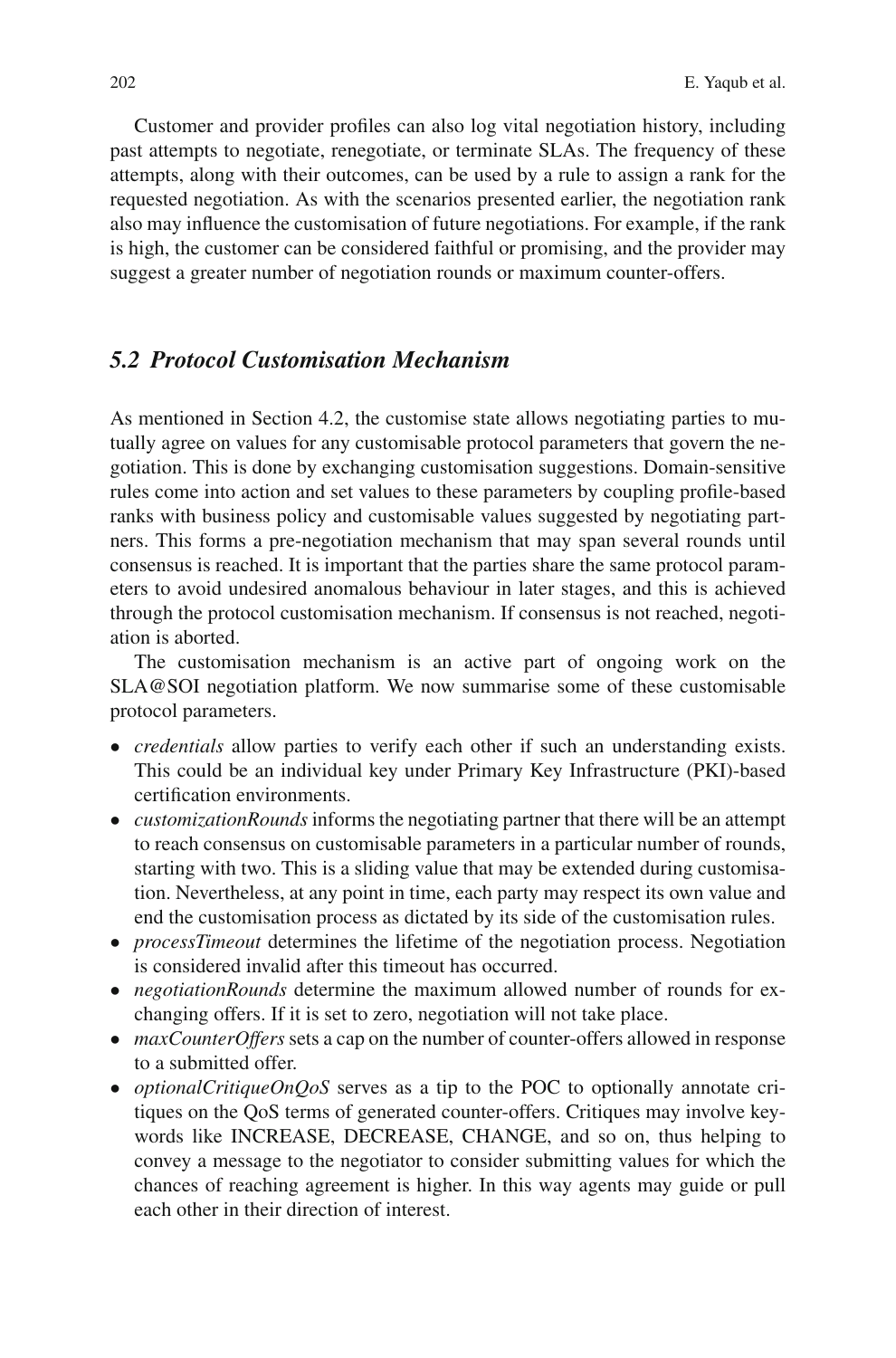• *isSealed* is of interest in multilateral negotiations such as auctions. For example, it would be false for an English auction but true for First-Price-Sealed-Bid or Vickrey auction.

In addition to above parameters, which are customised in a mutual manner, there are parameters that remain non-customisable, to avoid sharing vital information. These are especially applicable to auctions (e.g., minimum and maximum bidders, auctioneer's listening time to receive bids, and the start time of an auction).

## *5.3 Business Take-Up of Negotiations*

Business requirements drive the negotiation process for each entity involved in the negotiation. These requirements need to be met *in addition to* fulfilling customers' QoS requirements. Profiling the negotiating parties can help in adapting negotiations to a specific manner. From a business point of view, particular aspects of the negotiation need to be controlled. As seen earlier, profiles can be used to customise negotiations to better suit business goals, while assigning each negotiator a personalised negotiation field. Negotiation profiles can be applied and mapped to different ranks, which are obtained by rules-mapping current business policy to past negotiations and business information about the product, customer and provider involved. Once ranks have been determined, negotiation commences in a personalised and rational manner. This lightweight approach helps manage and drive the negotiation, while at the same time allowing it to benefit from volatile policy logic that can be easily and rapidly updated in rules.

#### Business Negotiation Flow:

Aligned with business-level control of the negotiation, negotiations are materialised in different adoption styles. Automatic, semi-automatic and manual negotiation are the different proposed negotiation flows.

- Automatic negotiation: Agents negotiate directly with each other and exchange offers and counter-offers that are automatically processed and generated. The agents have preset decision-making capabilities and try to maximise or minimise their own utility. Depending on the agents' decision models, agents may or may not attempt to cooperate with the other in converging upon an agreement.
- Semi-automatic negotiation: Automatic negotiation can be split in two halves: the first half involves a special subset of cases in which business personnel could be given manual control of the negotiation, while the second half includes those other cases that can be managed automatically.
- Manual negotiation: In this scenario, business personnel receive customer offers in real-time and make counter-offers or reject the offers by practicing full control of the offers being exchanged.

Each of these behaviours is adopted by different use cases that use the SLA@SOI framework. The framework provides necessary hooks and programmable interfaces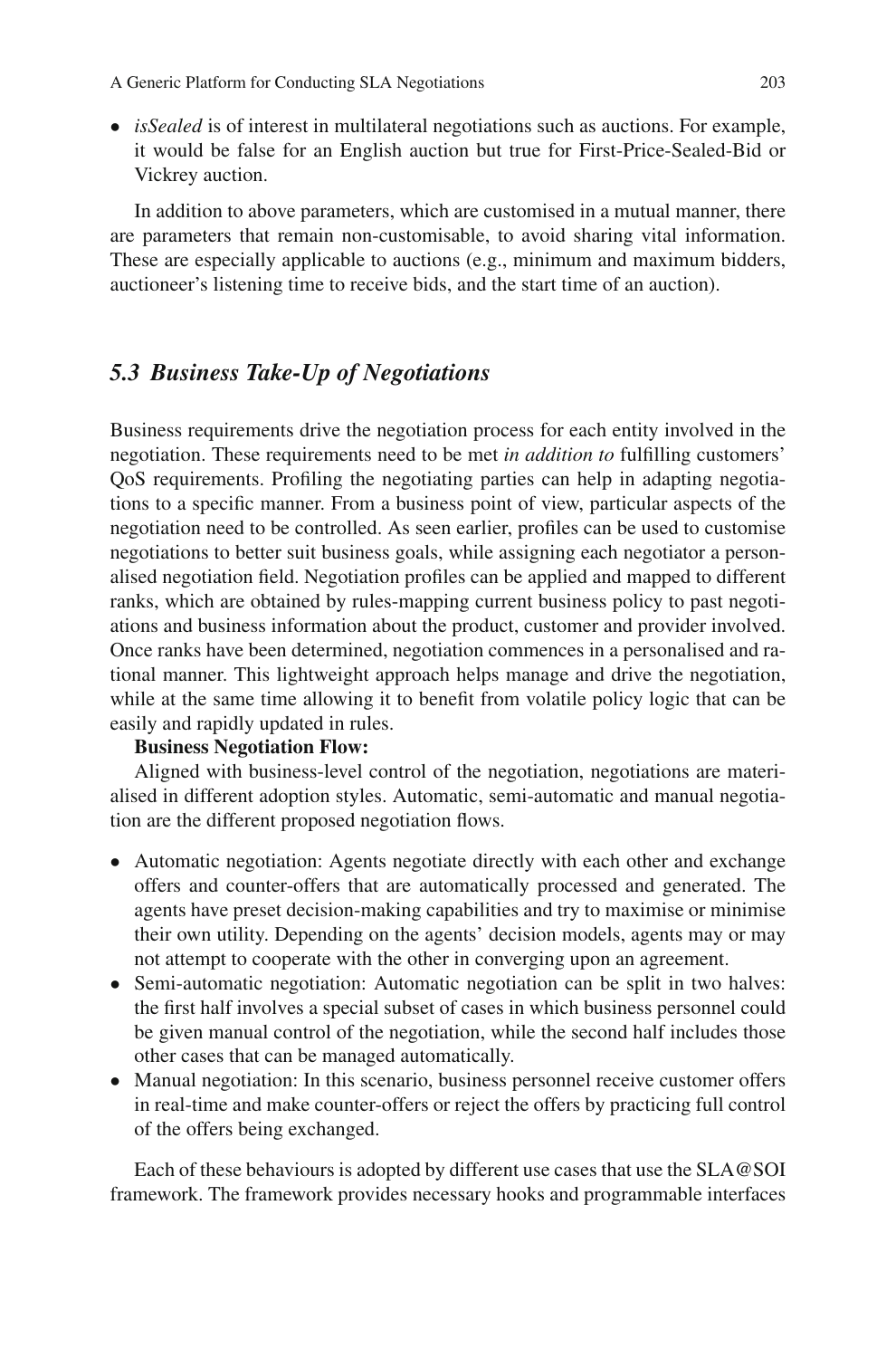to intercept the various interactions involved in negotiations to implement a certain negotiation flow. Early adoption results show that controlling the negotiation flow becomes an important consideration for various businesses interested in the SLA@SOI framework.

#### 6 Conclusion

In this chapter, we reviewed the state of the art available on negotiations and presented our generic negotiation platform for conducting SLA negotiations. We illustrated the flexibility of our approach, which also takes into account domain-based rationality. Early adoption results from use cases encourage us to extend our work, while also considering contemporary efforts.

Diversity in research is expected to reveal new facts regarding the process of automatic SLA creation, especially in areas such as nested dependencies, efficient and fruitful optimisation algorithms, negotiation strategies that quickly converge upon agreements, analysis of market trends, and party profiling. These areas have been established as solid research fields but have not yet been fully exhausted. As the field matures, scientific progress will be harnessed to produce tangible results that will lead towards a successful service-oriented economy.

## References

- [1] Andrieux A., Czajkowski K., Dan A., Keahey K., Ludwig H., Nakata T., Pruyne J., Rofrano J., Tuecke S., Xu M.: Web Services Agreement Specification (WS-Agreement), https://forge.gridforum. org/projects/graap-wg/.posted-at2006-09-05
- [2] Chavez A., Dreilinger D., Guttman R., Maes P.: A Real-Life Experiment in Creating an Agent Marketplace. In: Proceedings of the Second International Conference on the Practical Application of Intelligent Agents and Multi-Agent Technology (PAAM'97) (1997)
- [3] Lomuscio A.R., Wooldridge M., Jennings N.R.: A Classification Scheme for Negotiation in Electronic Commerce. Journal of Group Decision and Negotiation (pp.31-56) 12(1) (2003)
- [4] Ardagna D., Pernici B.: Global and Local QoS Guarantee in Web Service Selection. In: Proceedings of the Third International Conference on Business Process Management (2005)
- [5] Bonatti P.A., Festa P.: On Optimal Service Selection. In: Proceedings of the 14th international conference on World Wide Web (2005)
- [6] Chen E., Kersten G. E., Vahidov R.: An E-marketplace for Agent-supported Commerce Negotiations. In: Proceedings of 5th World Congress on the Management of eBusiness (2004)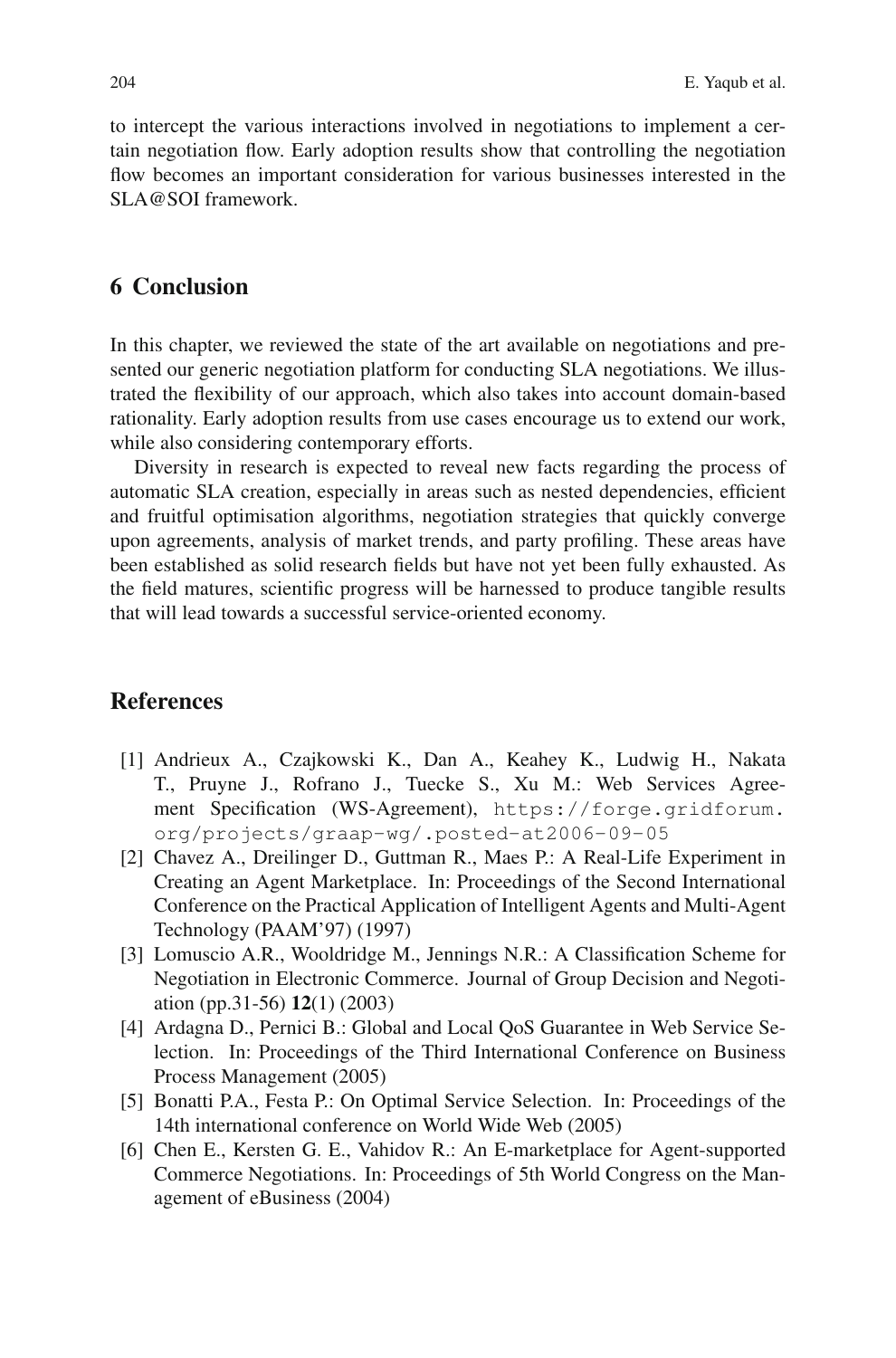- [7] Dubey A., Wagle D.: Delivering Software as a Service. White paper, The McKinsey Quarterly (2007)
- [8] Di Nitto E., Di Penta M., Gambi A., Ripa G., Villani M.L.: Negotiation of Service Level Agreements: An Architecture and a Search-Based Approach. In: Proceedings of the 7th International Conference on Service Oriented Computing, ICSOC 2007 (2007)
- [9] Elfatatry A., Layzell P.: Negotiating in Service-Oriented Environments. Communications of the ACM 47(8), 103–108 (2004)
- [10] Ludwig H., Keller A., Dan A., King R.P., Franck R.: Web Service Level Agreement (WSLA) Language Specification 1.0 (wsla-2003/01/28) (2003)
- [11] Nash Jr.J.F.: The Bargaining Problem. Journal of the Econometric Society 18(2) (1950)
- [12] Bennett K., Layzell P., Budgen D., Brereton P., Macaulay L., Munro M.: Service-based Software: The Future for Flexible Software. In: Proceedings of the Seventh Asia-Pacific Software Engineering Conference (2000)
- [13] Karaenke P., Kirn S.: Towards Model Checking and Simulation of a Multi-tier Negotiation Protocol for Service Chains (extended abstract). In: Proceedings of the 9th International Conference on Autonomous Agents and Multiagent Systems (AAMAS 2010) (2010)
- [14] Kersten G.E., Lo G.: An Integrated Negotiation Support System and Software Agents for E-Business Negotiation. International Journal of Internet and Enterprise Management 1(3) (2003)
- [15] Kersten G.E., Noronha S.J.: WWW-based Negotiation Support: Design, Implementation and Use. Journal of Decision Support Systems 25(2) (1999)
- [16] Hauswirth M., Jazayeri M., Miklos Z., Podnar I., Di Nitto E., Wombacher A.: An Architecture for Information Commerce Systems. In: Proceedings of the Sixth International Conference on Telecommunications (ConTEL) (2001)
- [17] Turner M., Budgen D., Brereton P.: Turning Software into a Service. Proceedings of the IEEE Computer Society 36(10), 38–44 (2003)
- [18] Chhetri M.B., Mueller I., Goh S.K., Kowalczyk R.: ASAPM An Agent-based Framework for Adaptive Management of Composite Service Lifecycle. In: Proceedings of the IEEE/WIC/ACM International Conferences on Web Intelligence and Intelligent Agent Technology - Workshops, 2007 (2007)
- [19] Ncho A., Aimeur E.: Building a Multi-Agent System for Automatic Negotiation in Web Service Applications. In: Proceedings of the Third International Joint Conference on Autonomous Agents and Multiagent Systems (2004)
- [20] Waeldrich O., Battre D., Brazier F., Clark K., Oey M., Papaspyrou A., Wieder P., Ziegler W.: WS-Agreement Version Negotiation 1.0 (2007). URL https: //forge.gridforum.org/sf/go/doc15831?nav=1
- [21] Wurman P.R., Wellman M.P., Walsh W.E.: The Michigan Internet AuctionBot: A Configurable Auction Server for Human and Software Agents. In: Proceedings of the Second International Conference on Autonomous agents (1998)
- [22] P.R. Wurman, M.P. Wellman, and W.E. Walsh: Specifying Rules for Electronic Auctions (2002)